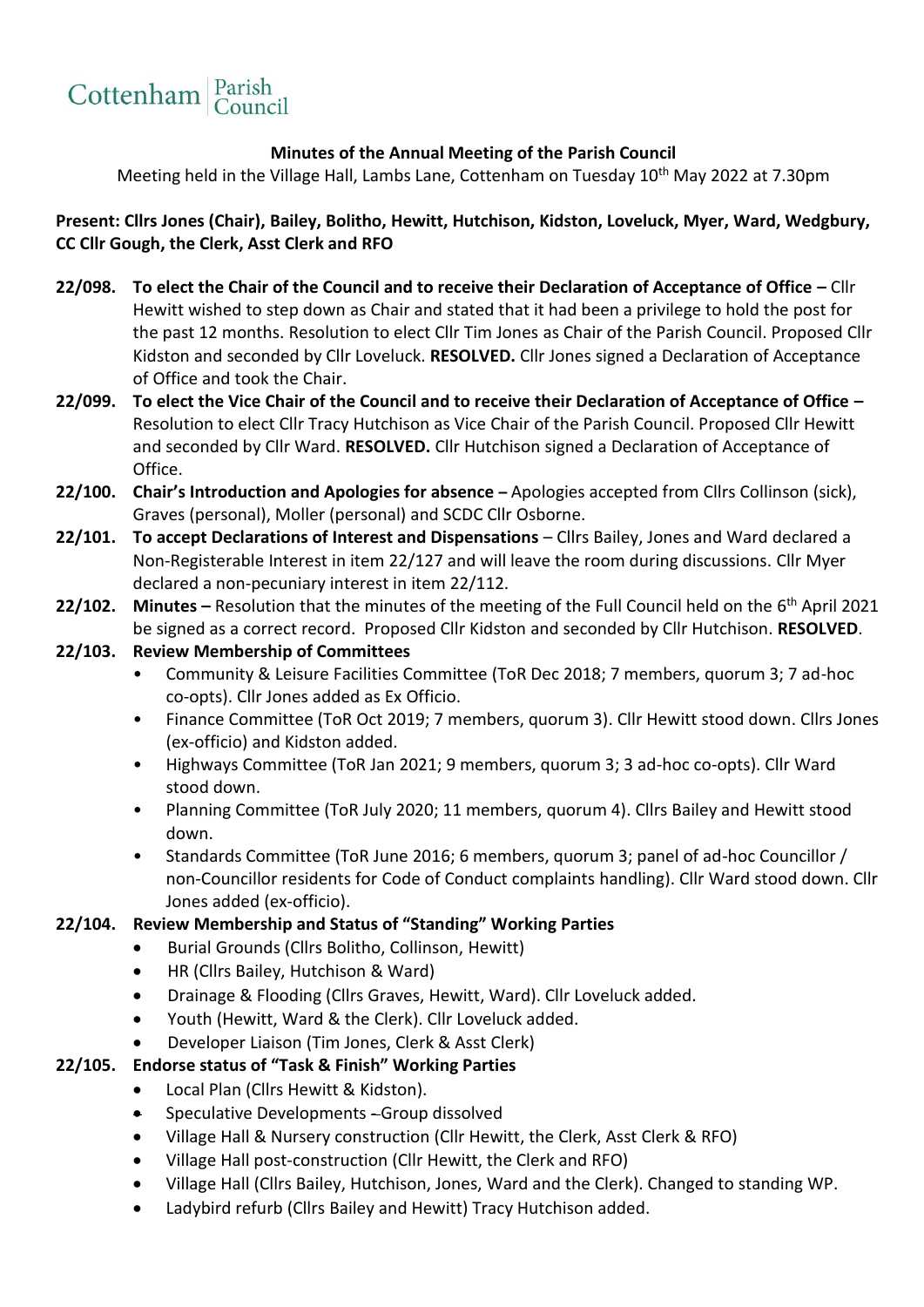- Tony Nicholas Memorial (Cllrs Bolitho, Collinson and Hewitt)
- Toddler Playground Replacement (Cllrs Bailey, Hewitt, Hutchison, Kidston, the Clerk + resident co-opts)

## **22/106. Review representation as Trustees etc.**

- Church and Causeway Charity (Trustee, Cllr Bolitho)
- Cottenham Community Centre (Trustee, Cllr Jones)
- Cottenham Charities (Trustee, Cllr Ward)
- Cottenham Primary School (Rep, Cllr Hutchison and the Clerk)
- Friends of All Saints (Reps, Cllrs Graves & SCDC Gough)
- Mobile Warden Scheme (Trustee, Cllr Collinson & Rep Cllr Hewitt)
- Ladybirds query whether they require trustees.

## **22/107. Review Parish Council Officers:**

- Trees Warden (Cllr Bolitho and Ward). Cllr Ward replaced by Cllr Loveluck.
- Playground Inspectors (Cllrs Bailey, Hewitt & Kidston). Cllr Hewitt stepped down.
- Communications (Cllr Hutchison)
- Defibrillator (Cllr Hewitt + AN Other). Additional assistance not required.
- **22/108. Public participation –** No members of the public present.

## **22/109. Reports**

- **SCDC & CCC** Report noted. CC Cllr Gough reported that his and Eileen's SCDC email accounts are now defunct. Working on handover to SCDC Cllrs Loveluck and Osborne. Cllr Bailey thanked former SCDC Cllr Wilson for her casework for individuals. Cllr Bolitho mentioned the poor state of roads. CC Cllr Gough said the situation wouldn't be resolved quickly due to 10 years of decline; it will take a long time to catch up. He is chasing the Chief Exec and leader regarding the landlocked parcel of land and rec ground  $3<sup>rd</sup>$  field. Regarding the additional traffic calming on Rampton Road (funded by Northstowe s106), it will consist of a pedestrian crossing near the Persimmon secondary access and build outs which would also provide a safe crossing. Noted that speed humps aren't endorsed by Highways.
- **Clerk** Report noted. Clerk has been approached to join the management committee for the Cambridgeshire SLCC branch. Quotes have been obtained for replacement door at Ladybirds works are urgent.
- **Major developments –** report noted. Tilia s106 due prior to commencement Clerk to email contact.
- **Village Hall/Nursery –** Report noted. Asst Clerk reported that Chestnuts solicitor has raised a query re. land ownership; being followed up.
- **Village Hall working group** Report noted. Cllr Ward reported that quotes are being sought for tv screens. Still require more bar volunteers for one-off events in particular.
- Jubilee Report noted. Cllr Bailey producing posters. Cllr Hutchison organising fancy dress.
- **Playground project** Report noted. Cllr Kidston and the working party were thanked for their efforts to date. Noted that the cricket club are looking at required fence height.
- **22/110. General Power of Competence** Resolution that CPC meets the criteria for eligibility for the General Power of Competence. Proposed Cllr Hewitt and seconded by Cllr Ward. RESOLVED.
- **22/111. FECA membership** Resolution to renew FECA Membership for 2022-2023 at an annual cost of £15. Proposed Cllr Kidston and seconded by Cllr Hutchison.
- **22/112. Fen Edge Festival**  Resolution to host an information stall at the Festival on Saturday 25th June. Proposed Cllr Kidston and seconded by Cllr Hewitt. Cllr Bailey to prepare staffing rota.
- **22/113. ZCC Grant** Consider applying for grant towards additional solar provision Cllr Loveluck outlined. Noted issues in obtaining quotes. RFO confirmed that as a capital item we can use s106 monies. Resolution to apply for a ZCC grant for the purchase of a battery and additional solar panels for the Village Hall with a CPC contribution of up to £15k. Proposed Cllr Ward and seconded by Cllr Kidston. **RESOLVED**. CC Cllr Gough left the meeting at 8.58pm.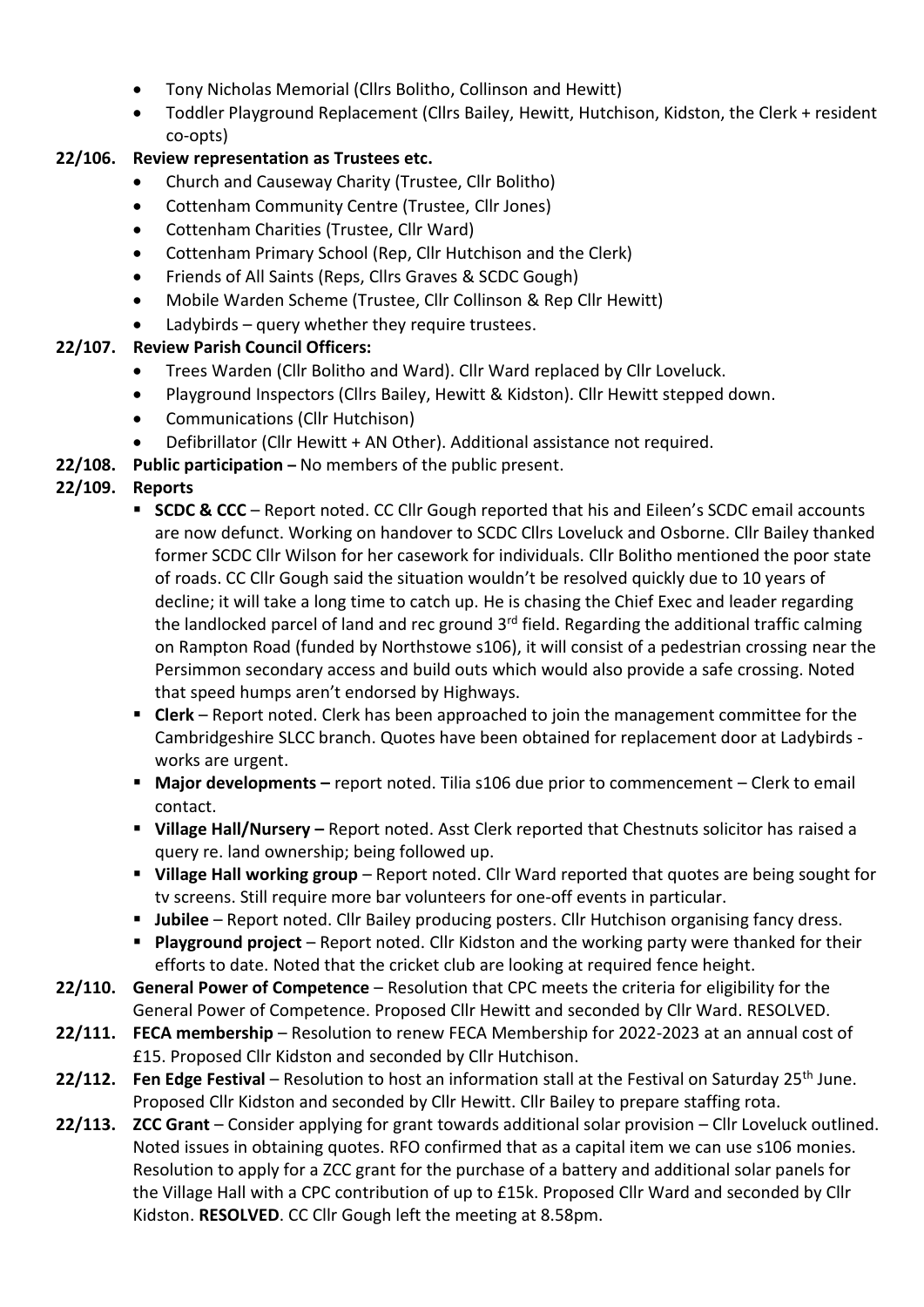- **22/114. Code of Conduct**  Consider adoption of new LGA Model Code of Conduct Discussion regarding changes vs the previous version of the Code; explanations in the new version are considered more detailed. Resolution to adopt new LGA Model Code of Conduct. Proposed Cllr Hewitt and seconded by Cllr Kidston. **RESOLVED**.
- **22/115. CALF Terms of Reference** Resolution to adopt updated CALF Terms of Reference. Proposed Cllr Hewitt and seconded by Cllr Loveluck. **RESOLVED**. Agenda items 22/116-119 to be moved to the end of the meeting.
- **22/120. Vexatious complaints policy** Consider adoption of Vexatious Complaints Policy Discussion regarding definition of vexatious. Cllr Kidston to see how this policy sits with the dignity at work policy. Resolution to adopt Vexatious Complaints Policy. Proposed Cllr Hewitt and seconded by Cllr Hutchison. **RESOLVED**.
- **22/121. Co-option policy**  Consider adoption of Co-option Policy Item deferred.
- **22/122. Tenison Manor** Resolution to move rubbish bin on Tenison Manor from noticeboard to bench area with appropriate ground fixing. Proposed Cllr Hewitt and seconded by Cllr Bailey. **RESOLVED**. Agreement that as per Standing Order 3x to continue meeting if necessary beyond the 2 hour limit.
- **22/123. Bank signatory arrangements** Resolution to add Cllrs Kidston and Loveluck as additional bank signatories. Proposed Cllr Hutchison and seconded by Cllr Bailey. **RESOLVED**. Cllr Collinson to stand down.
- **22/124. Conference** Resolution for the Clerk and A.N. Other to attend the virtual Standards & Wellbeing Summit on 18th May. Proposed Cllr Bailey and seconded by Cllr Hewitt. **RESOLVED**.
- **22/125. Street naming**  Consider further names for the Tilia estate roads Clerk outlined the requirement for a further 7 street names. Resolution to suggest fruit tree names for Tilia estate roads. Proposed Cllr Bailey and seconded by Cllr Myer. **RESOLVED**.
- **22/126. Rec Ground fencing** Consider creating fence compound behind the Pavilion for safe storage of sports equipment – Cllr Hewitt outlined the need. The Clubs are putting in £1000 towards the cost. Resolution that CPC accepts quote of £2k for installation of fence compound behind the Pavilion. CPC to provide up to £1250 towards the overall cost. Proposed Cllr Kidston and seconded by Cllr Hutchison. **RESOLVED**.

#### **22/127. Finance**

| Income                    | <b>Description</b>                  | <b>Net</b>  | <b>Gross</b> |      |
|---------------------------|-------------------------------------|-------------|--------------|------|
| Precept                   | 50% of annual precept               | £159,927.50 | £159,927.50  |      |
| Cambridge Kids Club       | Invoice payment - April 22          | £754.26     | £905.11      |      |
| Ladybirds                 | Quarterly rent                      | £1,655.00   | £1,655.00    |      |
| <b>Internet Ticket</b>    | <b>Custard Comedy ticket sales</b>  | £800.00     | £960.00      |      |
| Zettle                    | Bar takings up to the 5th April 22  | £64.19      | £77.31       |      |
| <b>Village Hall Hire</b>  | One off Hire total                  | £1,583.65   | £1,900.32    |      |
| Sing and Sign             | Village Hall Regular user           | £300.00     | £360.00      |      |
| Fen Edge Orchestra        | Village Hall Regular user           | £250.00     | £300.00      |      |
| Living Sport              | Village Hall Regular user           | £46.65      | £55.98       |      |
| 2nd Cott Guides           | Village Hall Regular user           | £97.50      | £117.00      |      |
| Strive bootcamp           | Rec/Green Regular user              | £120.00     | £144.00      |      |
| Lovefit Ltd               | Rec/Green Regular user              | £60.00      | £72.00       |      |
|                           |                                     | £165,658.75 | £166,474.22  |      |
|                           |                                     |             |              |      |
| <b>Expenses over £500</b> | <b>Description</b>                  | <b>Net</b>  | <b>Gross</b> | code |
| <b>Salaries</b>           | Salary costs for May 2022           | £5,923.16   | £5,923.16    |      |
| AJ King                   | Monthly ground maintenance          | £3,816.66   | £4,579.99    | 2406 |
| <b>HMRC</b>               | TAX and NI for April 2022 (Month 1) | £1,605.29   | £1,605.29    |      |
| Backstop Ltd              | Year-end account and audit support  | £800.00     | £960.00      | 2409 |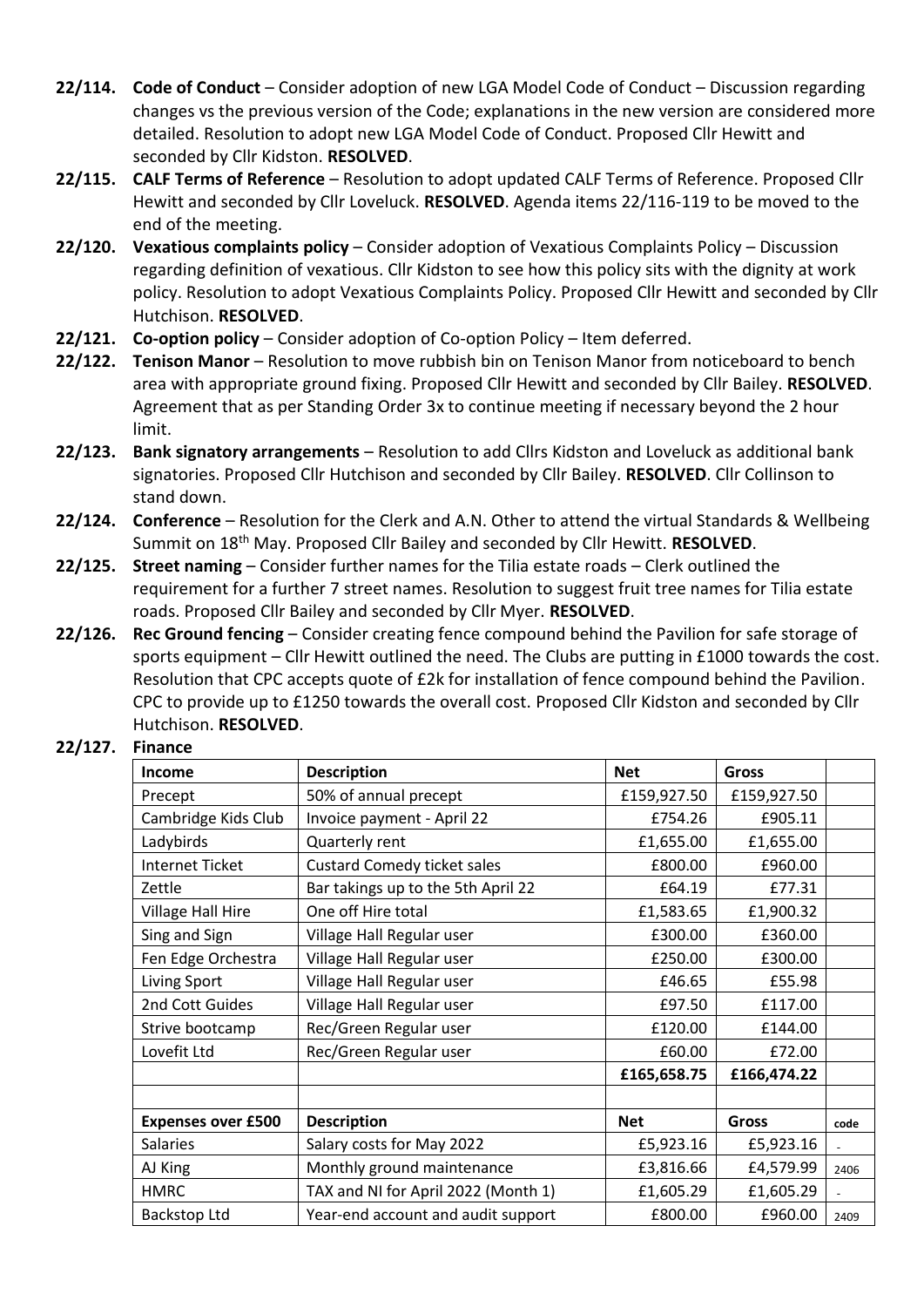| <b>Blue Grape</b>        | Comedians - Custard Comedy at Village      |            |            |       |
|--------------------------|--------------------------------------------|------------|------------|-------|
| Corporation              | Hall                                       | £750.00    | £750.00    | 2405  |
|                          | Electric - Village Hall March 22 (DD)      |            |            |       |
| <b>British Gas</b>       | monthly                                    | £654.30    | £687.01    | 2391  |
| PH Pumps                 | Call out and repair of pumps               | £485.87    | £583.04    |       |
|                          |                                            | £14,035.28 | £15,088.49 |       |
|                          |                                            |            |            |       |
| <b>Expenses under</b>    |                                            |            |            |       |
| £500                     | <b>Description</b>                         | <b>Net</b> | Gross      | code  |
| Legal and General        | Pension payment                            | £456.64    | £456.64    |       |
| Ecotricity               | Gas for the Village Hall (DD) monthly      | £336.40    | £353.22    | 2392  |
| <b>Progress Cleaning</b> | <b>Village Hall Cleaning costs</b>         | £287.00    | £344.40    | 2385  |
|                          | Monthly charge for electricity - Pavilion  |            |            |       |
| <b>EDF</b>               | (DD)                                       | £267.62    | £281.00    | 2402  |
| Rospa                    | Annual inspection                          | £185.50    | £222.60    | 2404  |
|                          | Expenses re wristbands/Disco Dave/Key      |            |            |       |
| Gemma Bailey             | cutting                                    | £136.82    | £138.99    | 2407  |
| Christine Ward           | Expenses re purchases for Village Hall bar | £117.76    | £141.31    | 2399  |
| Gemma Bailey             | Bar stock for the Village Hall             | £111.97    | £134.37    | 2386  |
|                          | design & production of 500 beer mats for   |            |            |       |
| <b>CB Creative</b>       | village hall                               | £90.00     | £108.00    | 2401  |
| <b>Gas Monster</b>       | Work on the boiler at the pavilion         | £88.33     | £106.00    | 2388  |
| Criterion                | Ice cream for sales at Village Hall        | £70.56     | £84.66     | 2384  |
| <b>CSA</b>               | Cleaning equipment & materials for Hall    | £70.28     | £84.33     | 2389  |
| Urbancoms                | Broadband for Village Hall (DD) monthly    | £69.33     | £83.20     | 2383  |
| Tim Jones                | 1 Polypin for bar for Village Hall         | £59.17     | £71.00     | 2400  |
| <b>EDF</b>               | Monthly - electricity at the Pavilion (DD) | £56.19     | £59.00     | 2403  |
|                          | Hire of Glasswasher at the Village Hall    |            |            |       |
| <b>BSL</b>               | (DD) monthly                               | £53.00     | £63.60     | 2387  |
|                          | Moving play equipment with tractor from    |            |            |       |
| AJ King                  | rear of pavilion                           | £50.00     | £60.00     | 2390  |
| Backstop Ltd             | Monthly accountancy support                | £50.00     | £60.00     | 2408  |
| Clerk                    | Expenses re Carol concert                  | £36.97     | £36.97     | 2416  |
| <b>BCS</b>               | Payroll processing March 22                | £35.00     | £42.00     | 2381  |
| SSE - Southern           | Electric x 3 for streetlighting (DD)       |            |            |       |
| Electric                 | monthly                                    | £32.74     | £34.36     | 2393  |
| Xero                     | Monthly Xero package cost (DD)             | £26.00     | £31.20     | 2410  |
| Calor                    | Standing charge (DD)                       | £17.13     | £17.99     | 2417  |
|                          | Service re sanitary waste at Village Hall  |            |            |       |
| Initial                  | (DD) monthly                               | £14.63     | £17.56     | 2398  |
| Viking                   | Mugs for the Village Hall                  | £13.87     | £16.64     | 2382  |
| <b>RFO</b>               | Postage stamps                             | £7.92      | £7.92      | 2381a |
| Clerk                    | Expenses re milk for the Kiosk             | £2.60      | £2.60      | 2397  |
|                          |                                            | £2,743.43  | £3,059.56  |       |
| <b>Multipay Card</b>     |                                            |            |            |       |
| Amazon                   | Wall mounted ashtray                       | £16.62     | £19.94     | 2394C |
| Amazon                   | Nappy disposal bin x 2                     | £74.98     | £89.98     | 2395C |
| Amazon                   | Smoking safety sign                        | £5.63      | £6.77      | 2396C |
| Amazon                   | Rectangular tablecloths for Village Hall   | £105.48    | £126.63    | 2408C |
| Amazon                   | Rectangular tablecloths for Village Hall   | £164.08    | £196.98    | 2409C |